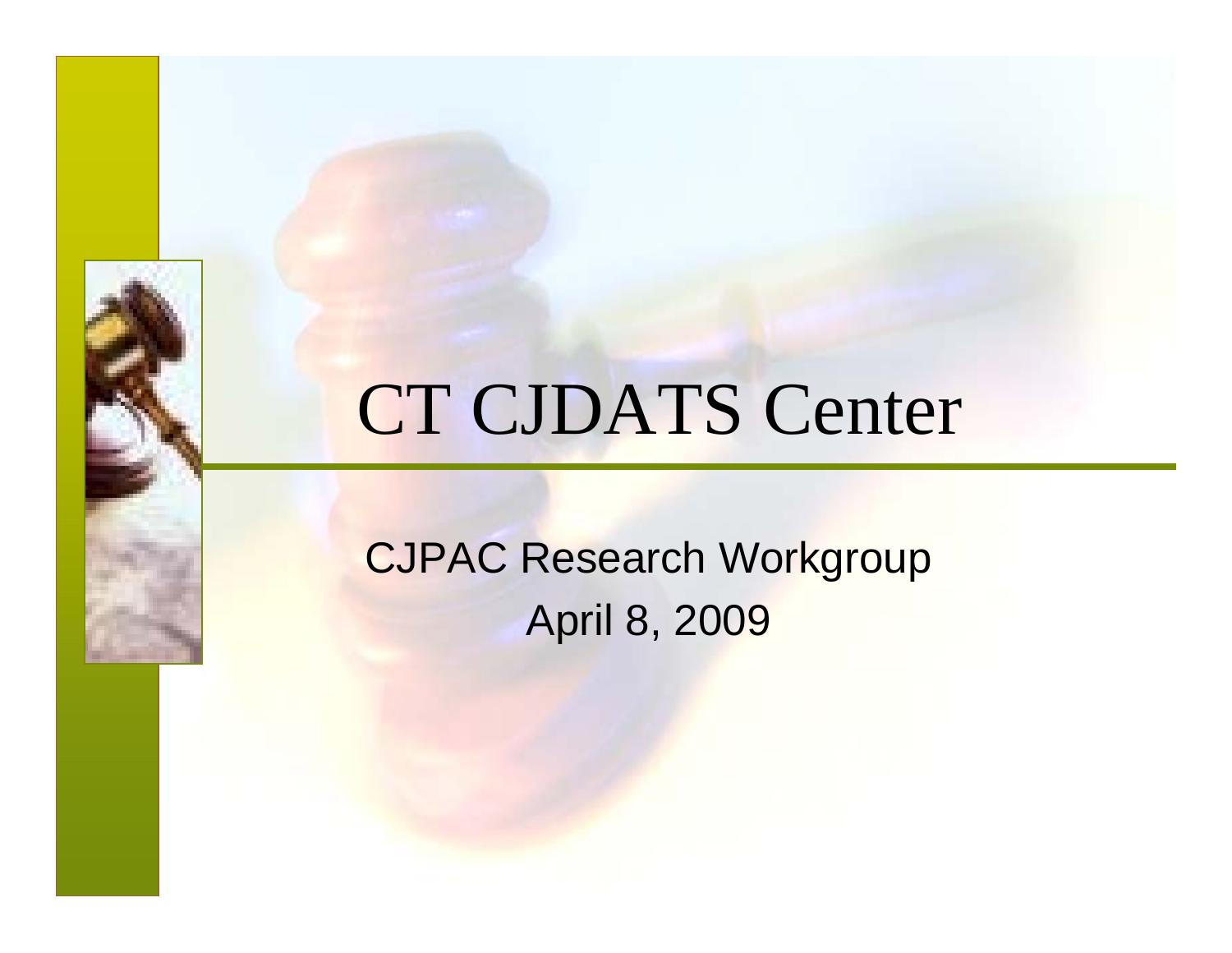# Plan for today

- **Overview of the grant**
- þ. Partners in CT
- **Progress to date**
- Review of Transitional Assessment
- Studies to Come
- $\blacksquare$ Ideas about studies and set up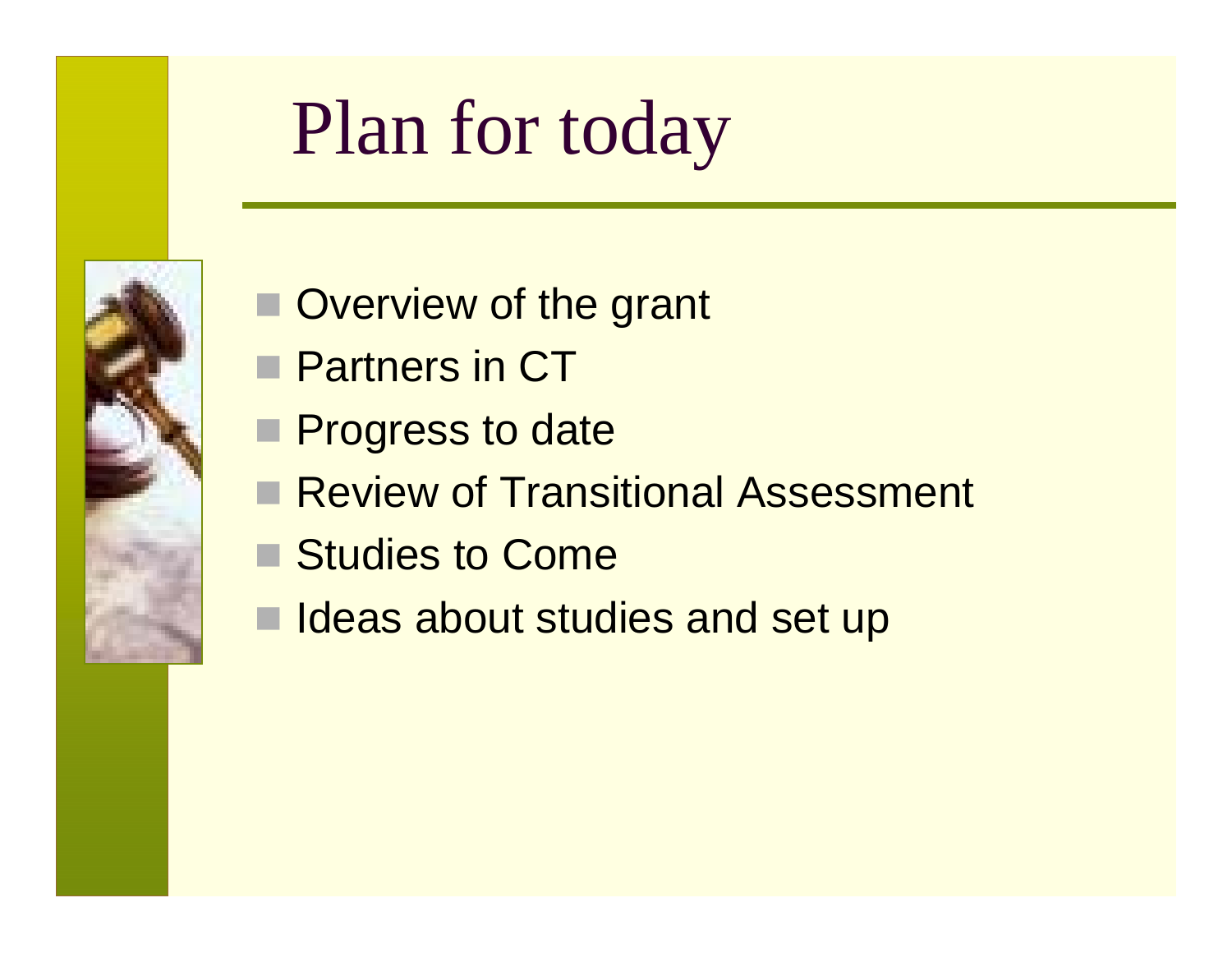# Overview of the grant

- Funded by NIDA 9/08 8/13 (or 8/14?)
- Ξ **About \$500K per year** 
	- Most of the budget for UConn staff
	- Subcontracts to DOC & UCHC
	- **• Others depend on studies undertaken**
- **Purpose: to conduct 3 studies related to** drug-involved offenders
- All funded sites must do same 3 studies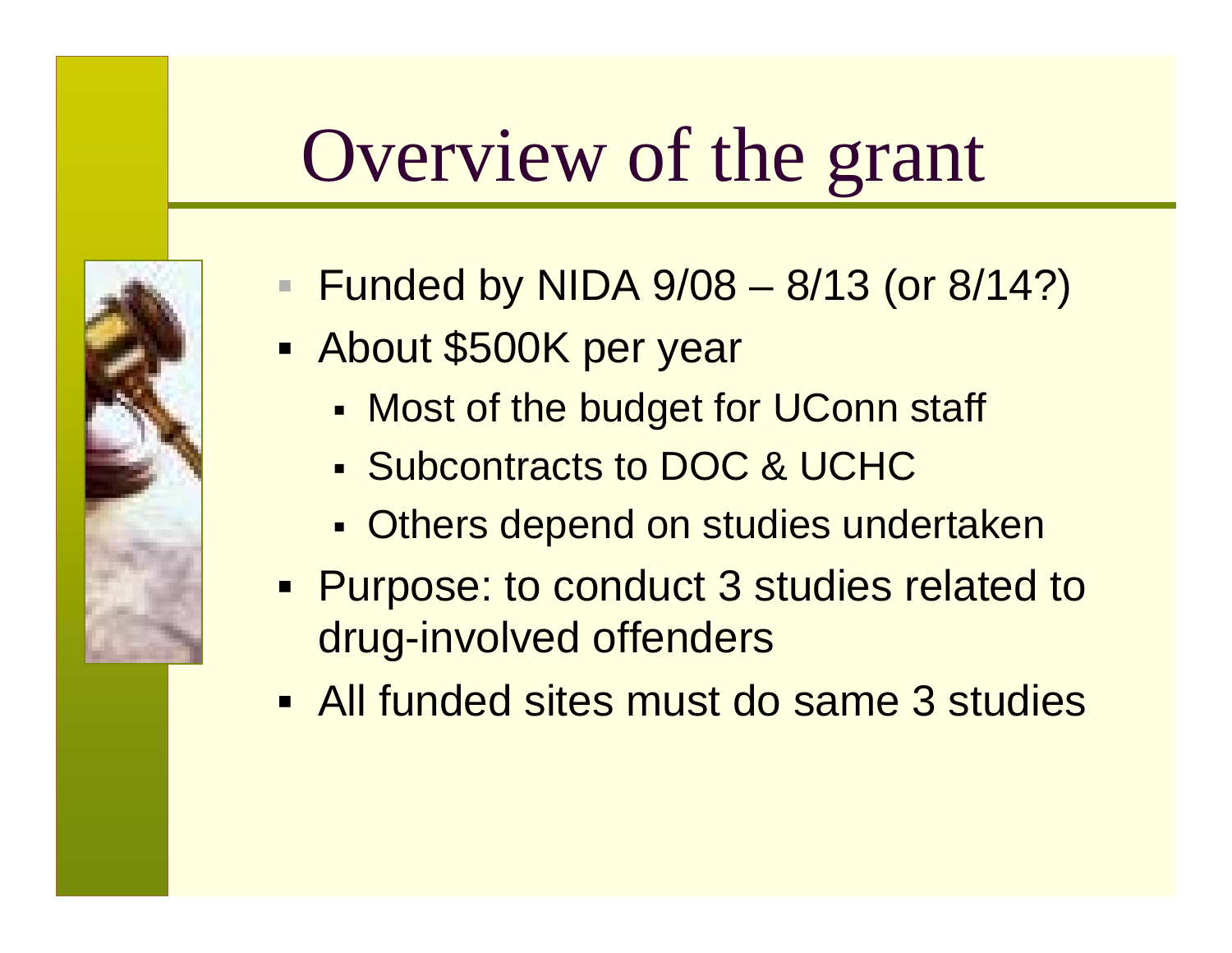## Overview of the grant, con't

- 
- **Focus on Implementation Science**
- Put evidence-based practices into realworld settings
- **Question is HOW BEST to do this?** 
	- Н Adaptation & Adoption
	- Н Using the EBP with fidelity to model
	- Н Sustaining use post-research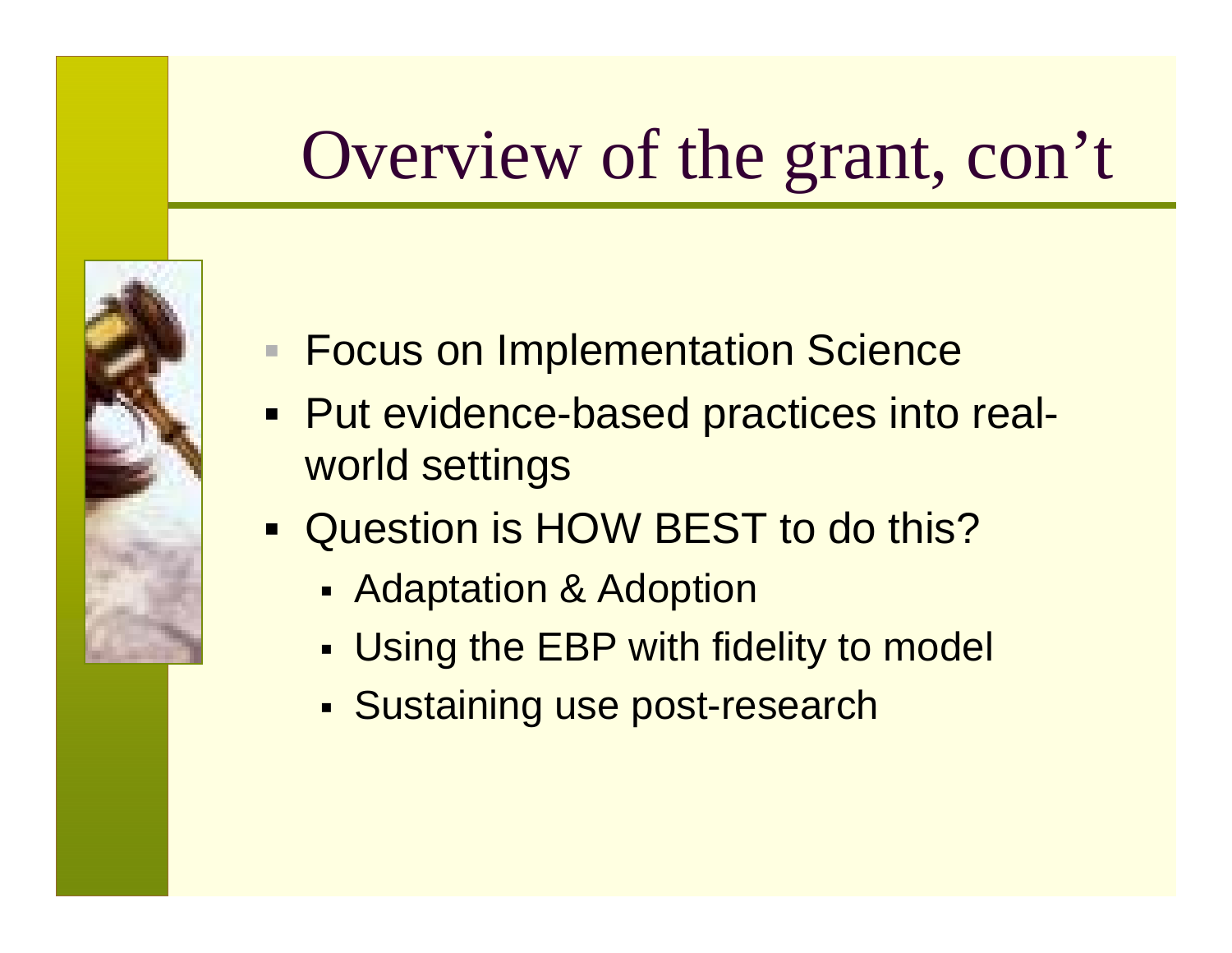## Overview of the grant, con't



- Study topics
	- Assessment for Transition Planning
	- $\blacksquare$ HIV intervention
	- Psychosocial intervention & Medication
- **Creating study designs** 
	- Review concepts submitted with grants
	- Discussions between NIDA, PIs, CJ partners
	- Workgroups with leader
	- Refining protocol & obtaining approvals
- Will be staggered start dates
- $\blacksquare$ Importance of CJ partners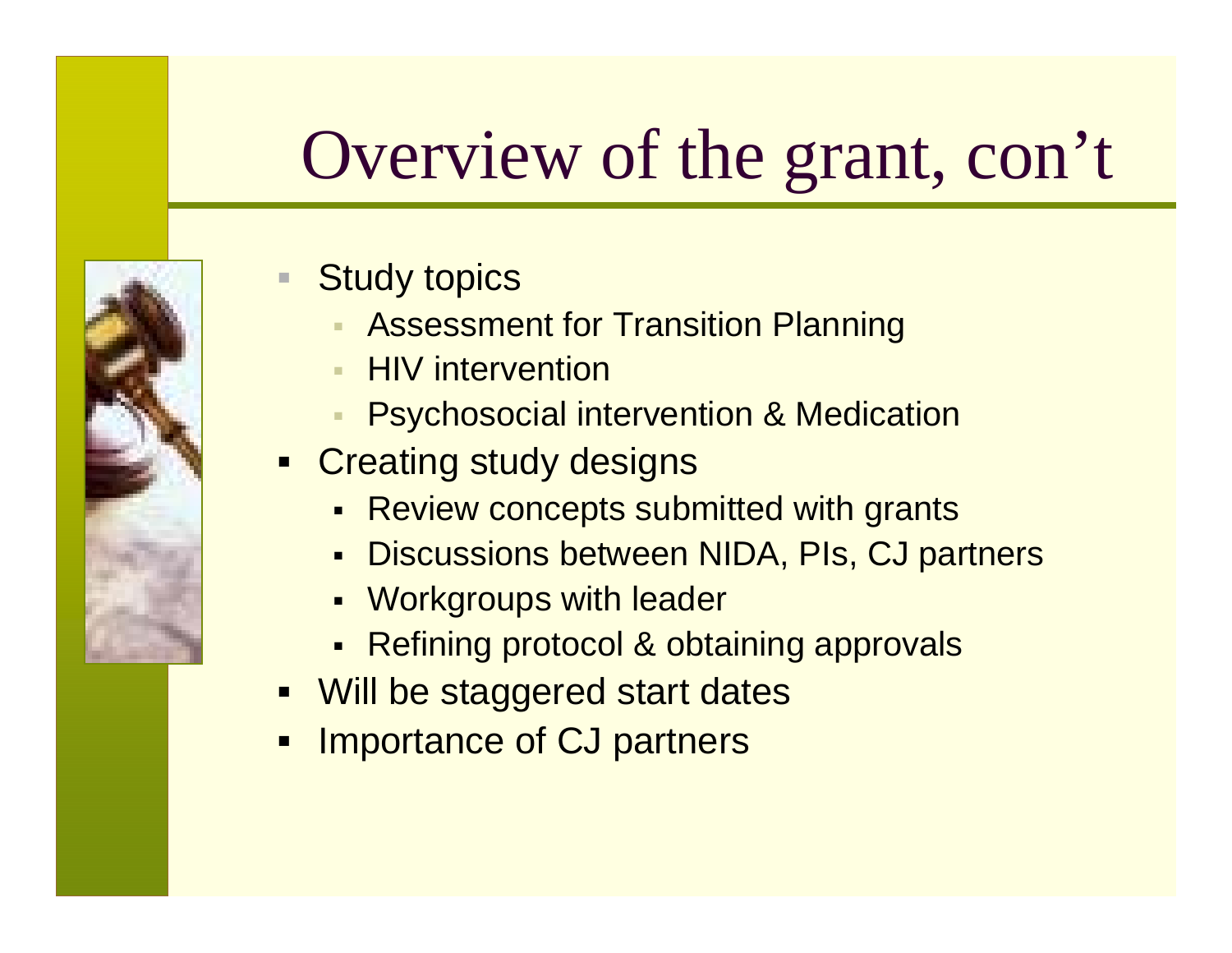#### Funded sites 2008



 $x^2$ 

UConn PIs Linda Frisman & Dan BannishUKY PIs Carl Leukefeld & Kim Potter-BlairTCU PIs Kevin Knight & Dona Howell ASU PIs Michael Shafer & Barbara Broderick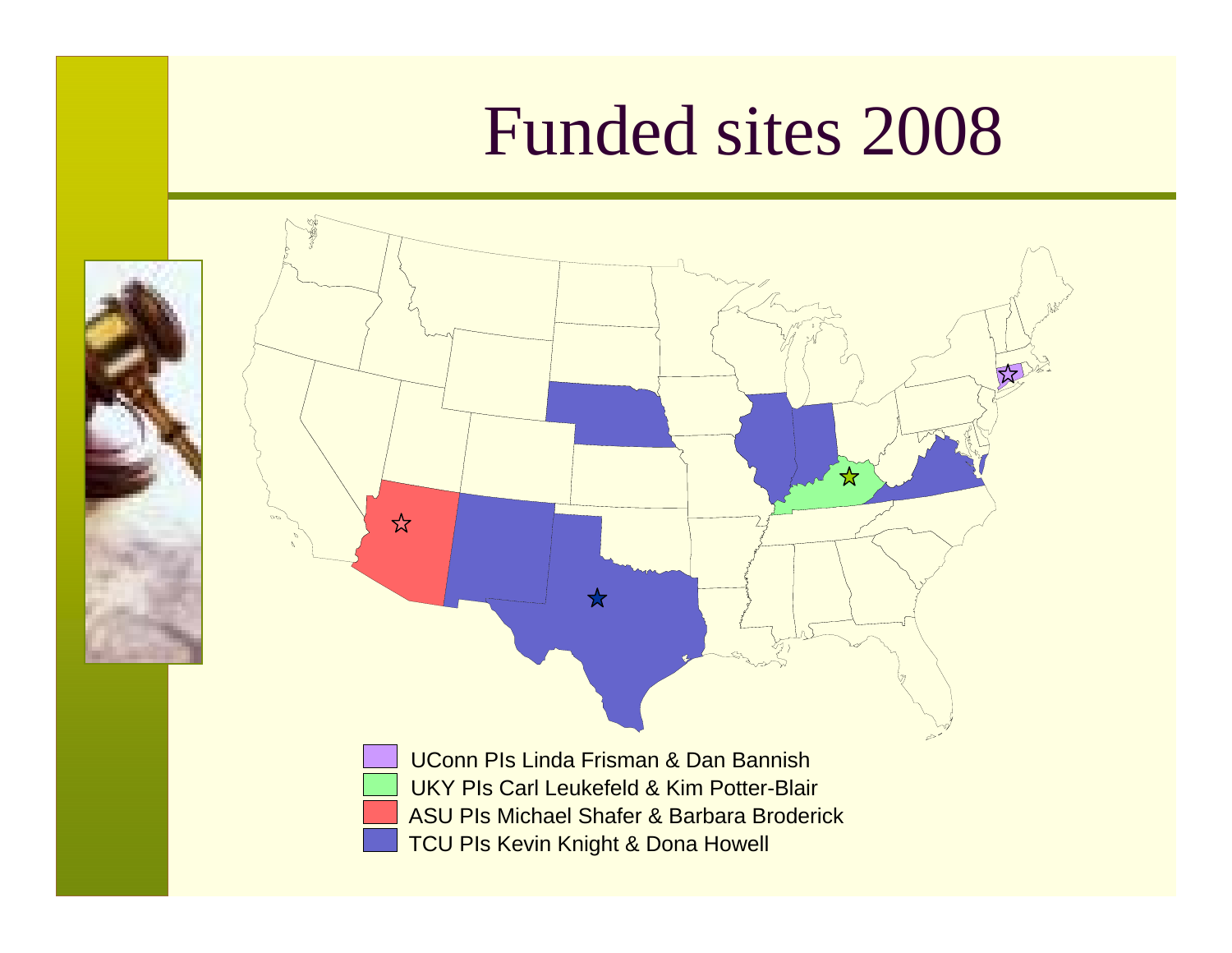#### Funded sites: 2009

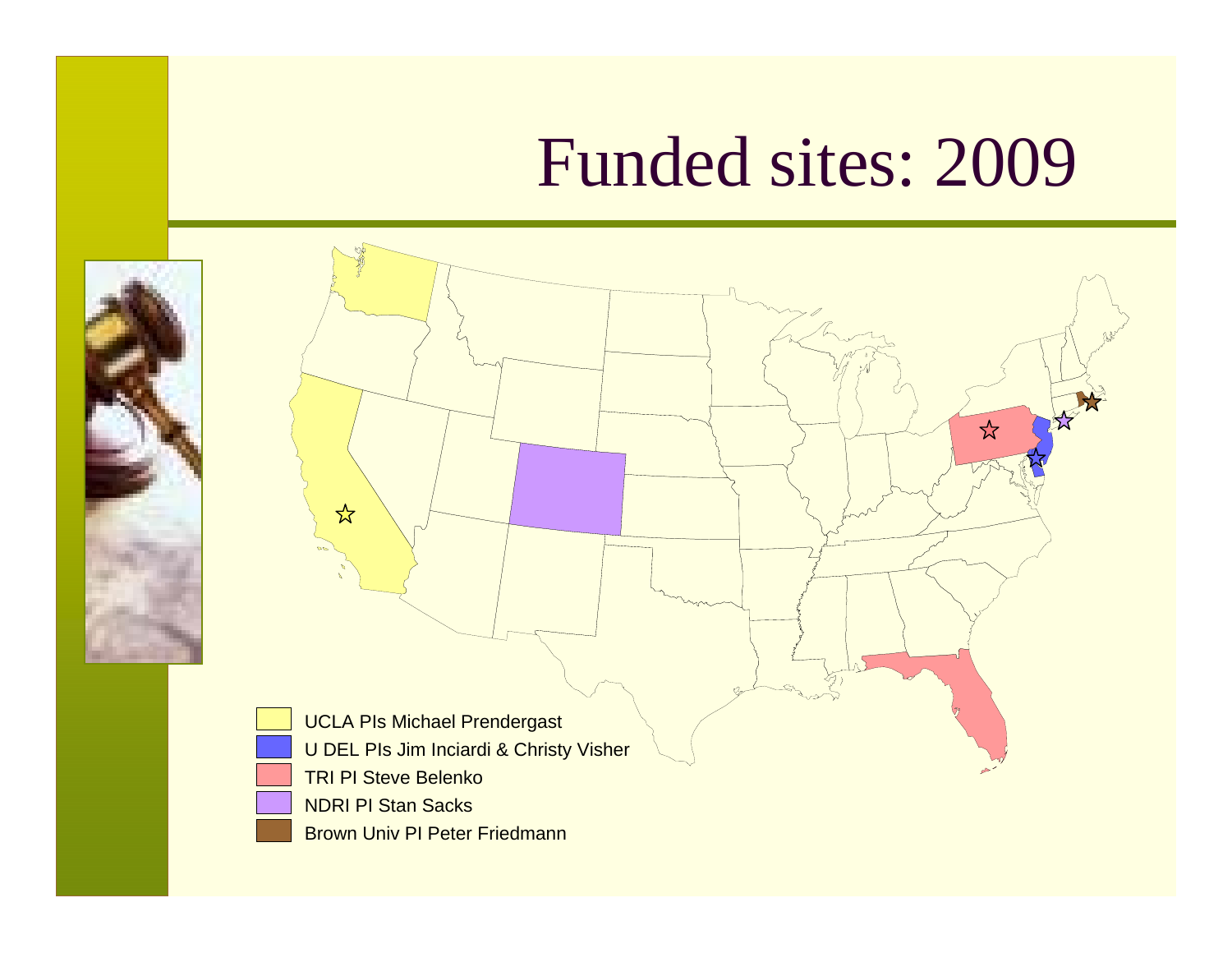# Partners in CT

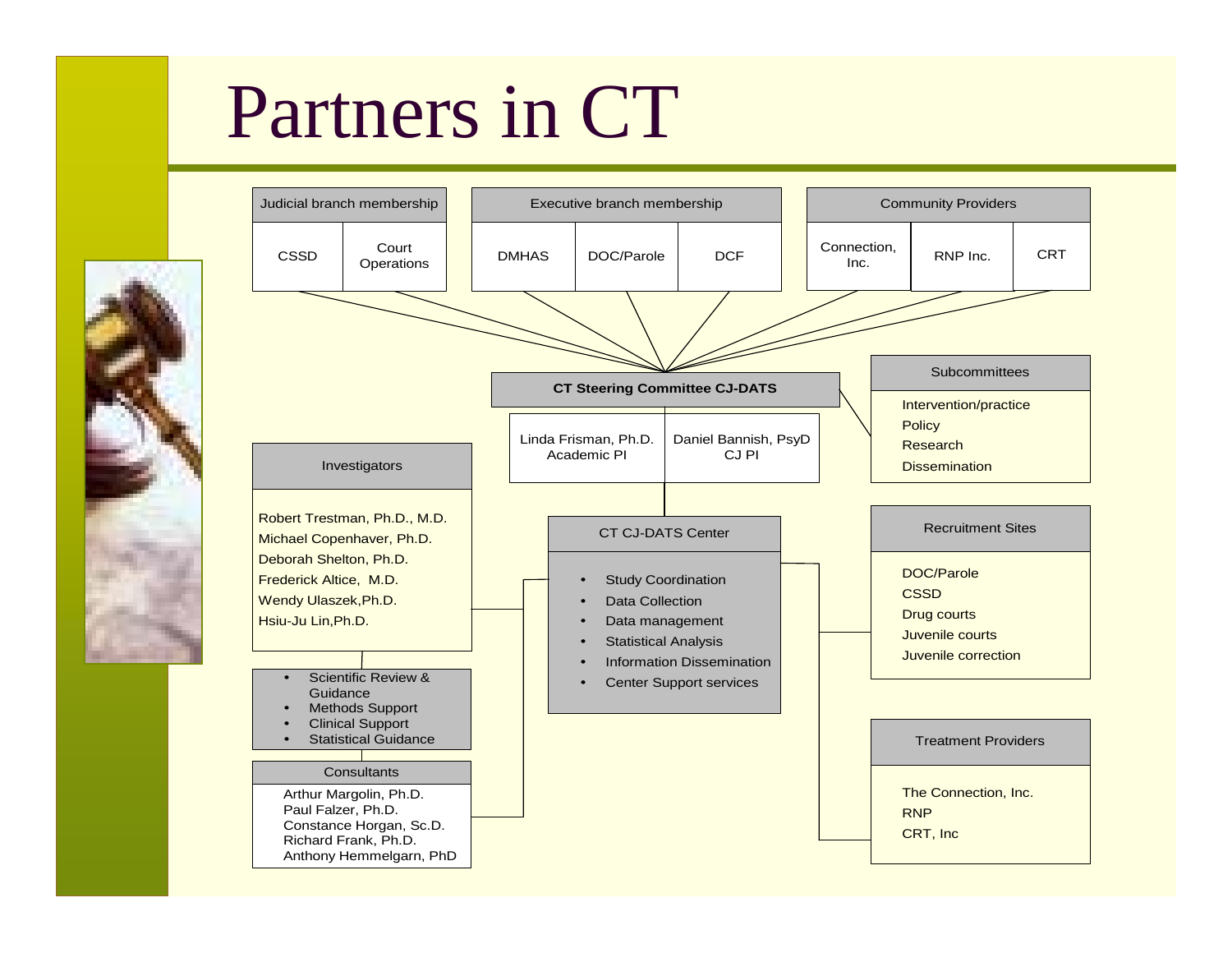## Progress to Date



- Decided to launch Assessment study first
- Sites may select their own assessments
- Sites may select the transition point focus
- **Sites must use the same research design:** 
	- **Implementation strategy**
	- **E** Comparison strategy
- Selecting Core Measures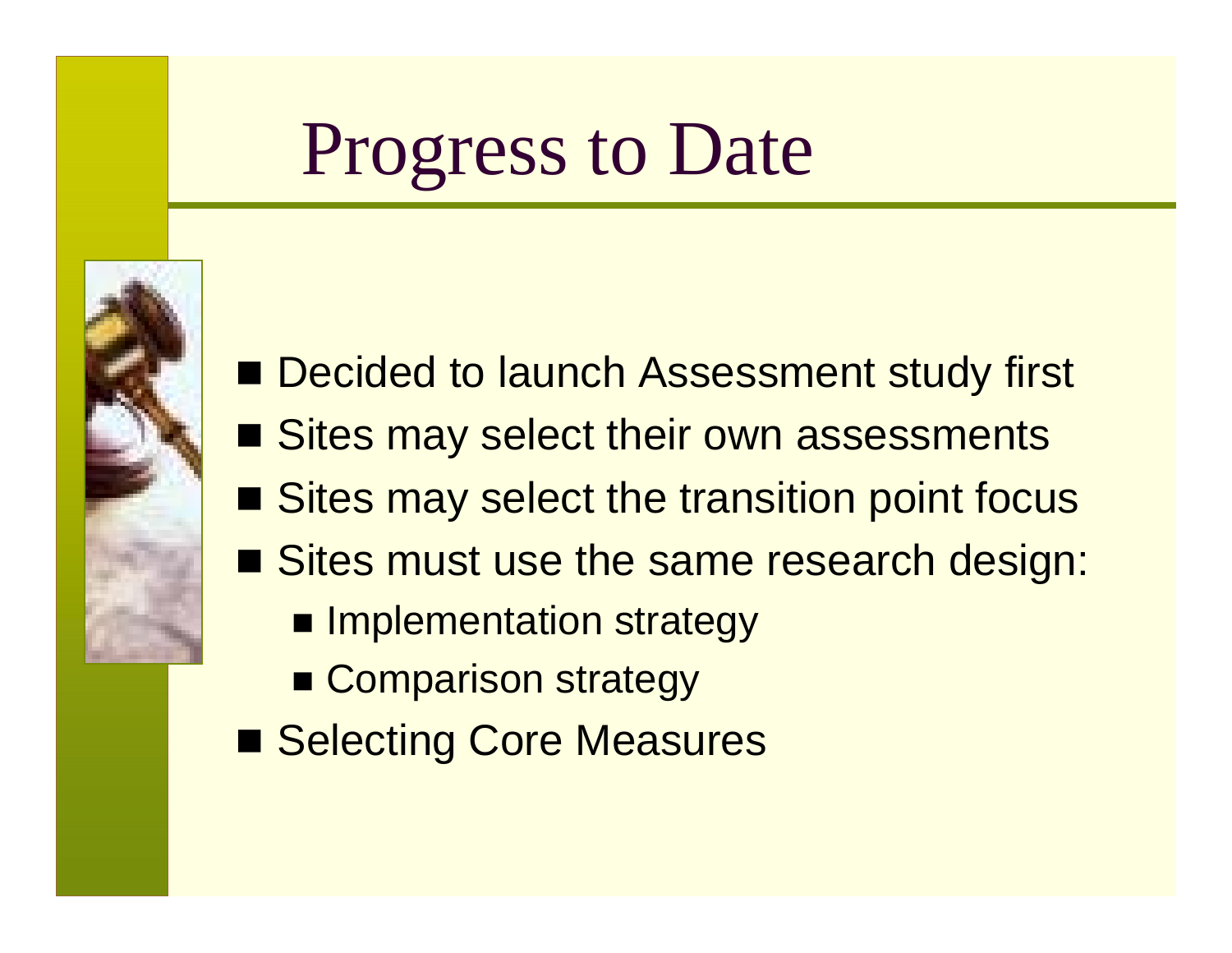#### Assessment Study

- Overall concern related to re-entry of addictions population
- Proposing use of the IPASS
- Could it be done by Addictions counselors?
- At 2-3 months prior to release
- Purpose to inform plan for release
- To influence work of Class.Counselors & Discharge planners
- Question of study: cost-effectiveness of informatics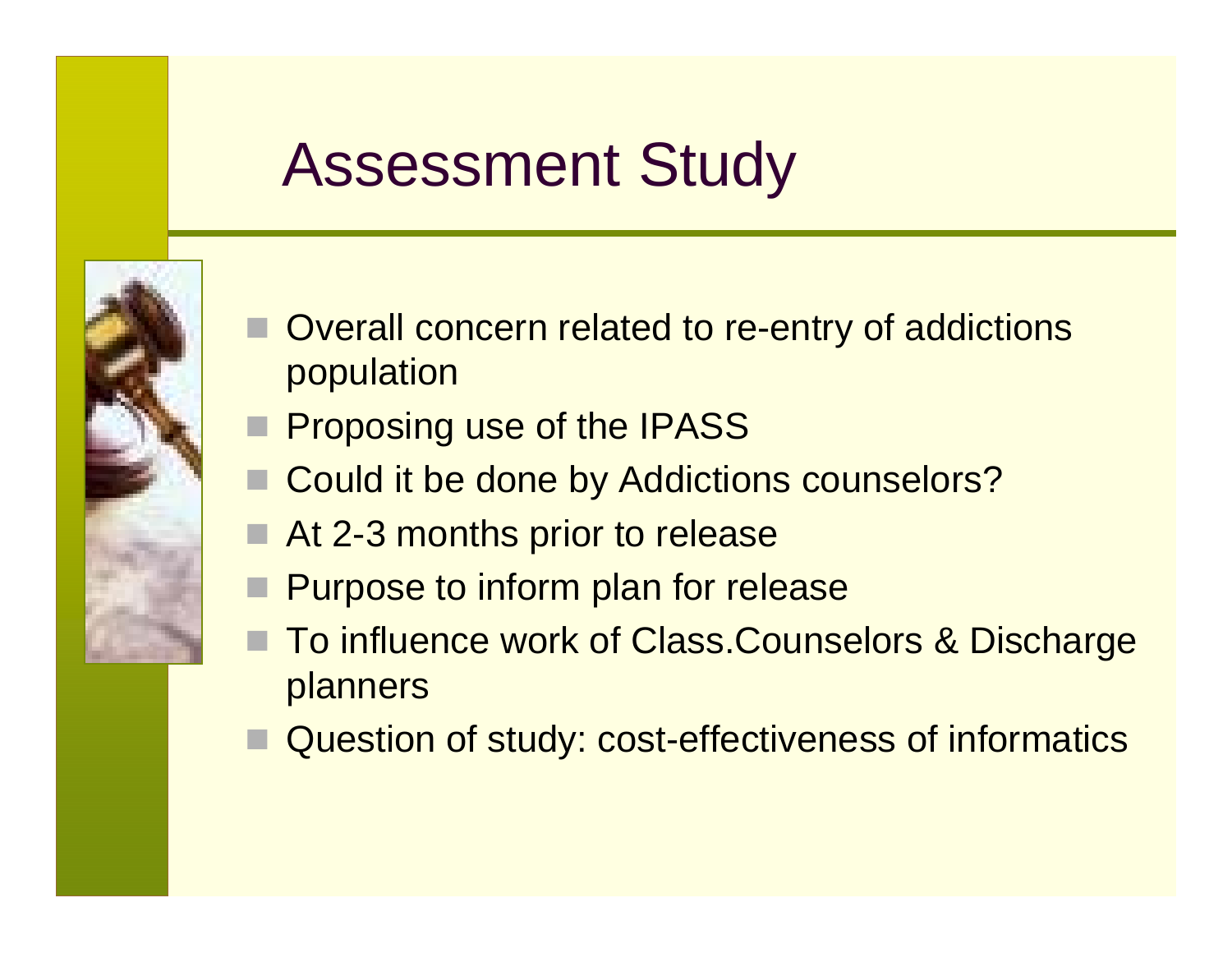# Questions to Address



■Who does the assessment?

- At what time point?
	- With which population?
- At which facilities?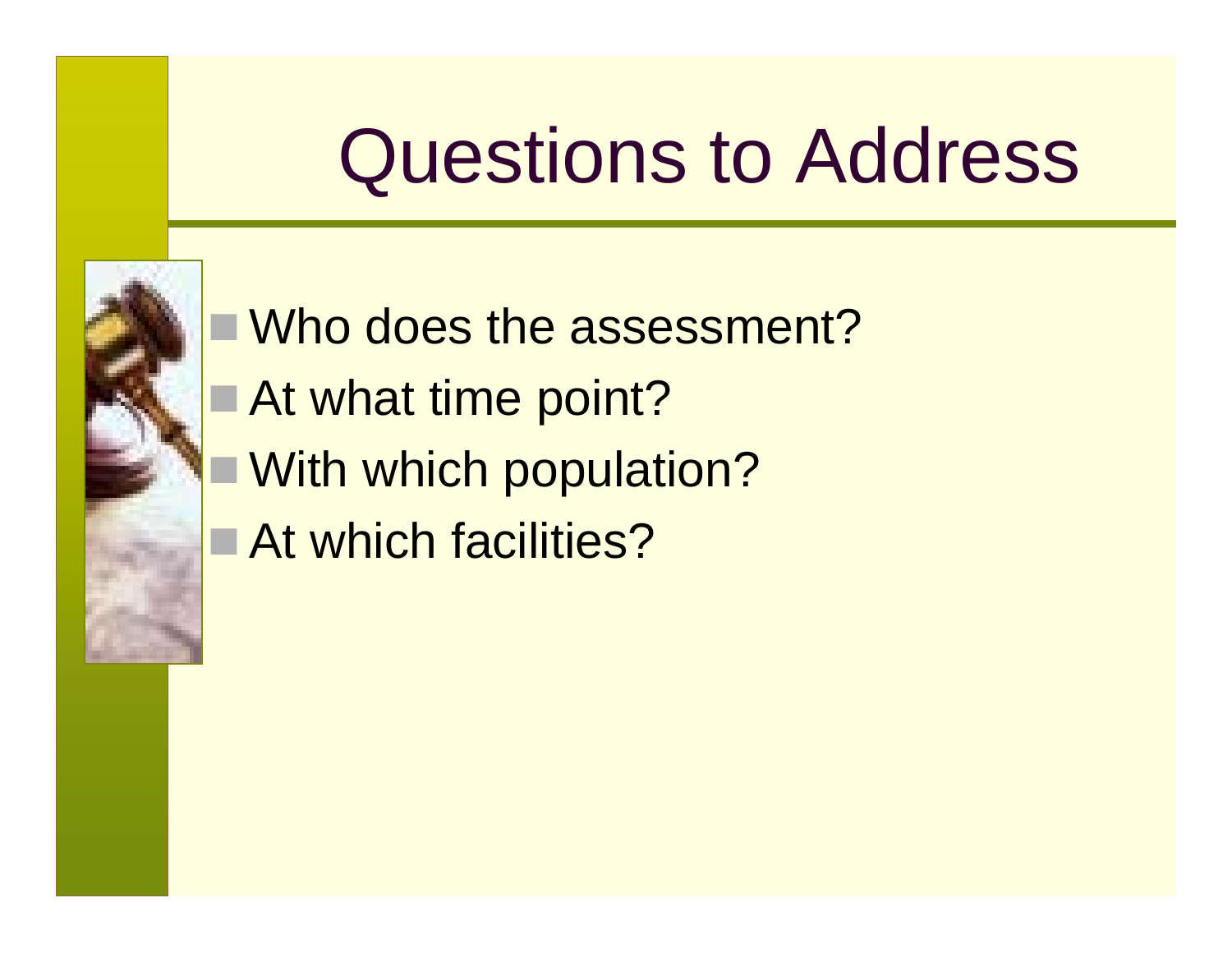#### Studies to Come: Substance Abuse Intervention



#### ■ Transitional intervention?

- We proposed MET in-prison by DOC Addictions staff & and post-release by addictions provider
- Our proposal would focus on case coordination & hand-off to community
- Study focus on value of EBP supervision
- Cost-effectiveness new system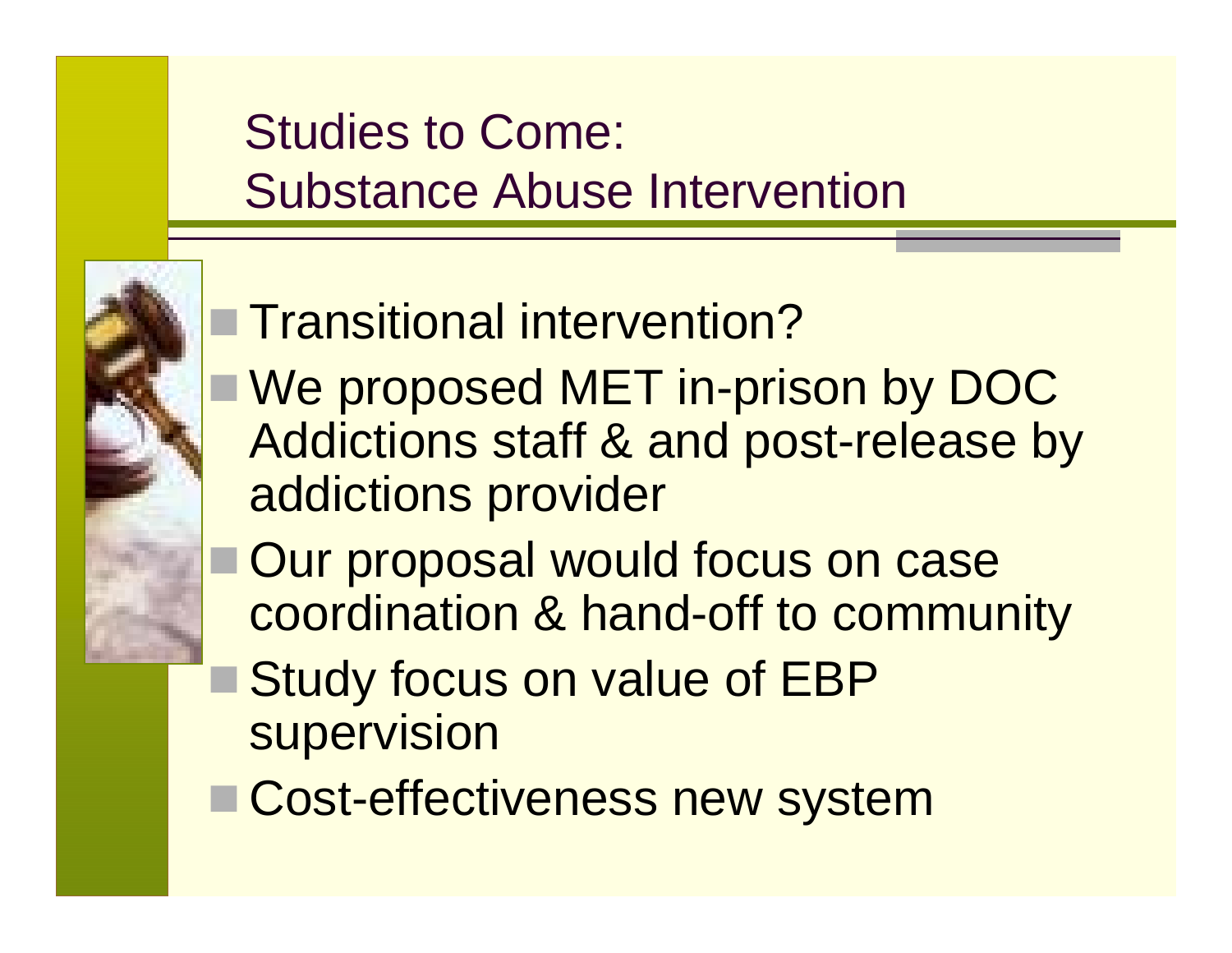# Studies to Come: HIV



- HIV Study: testing prevention intervention
- Probable focus on parole population
- Possibly just those in SA treatment
- Must be an EBP